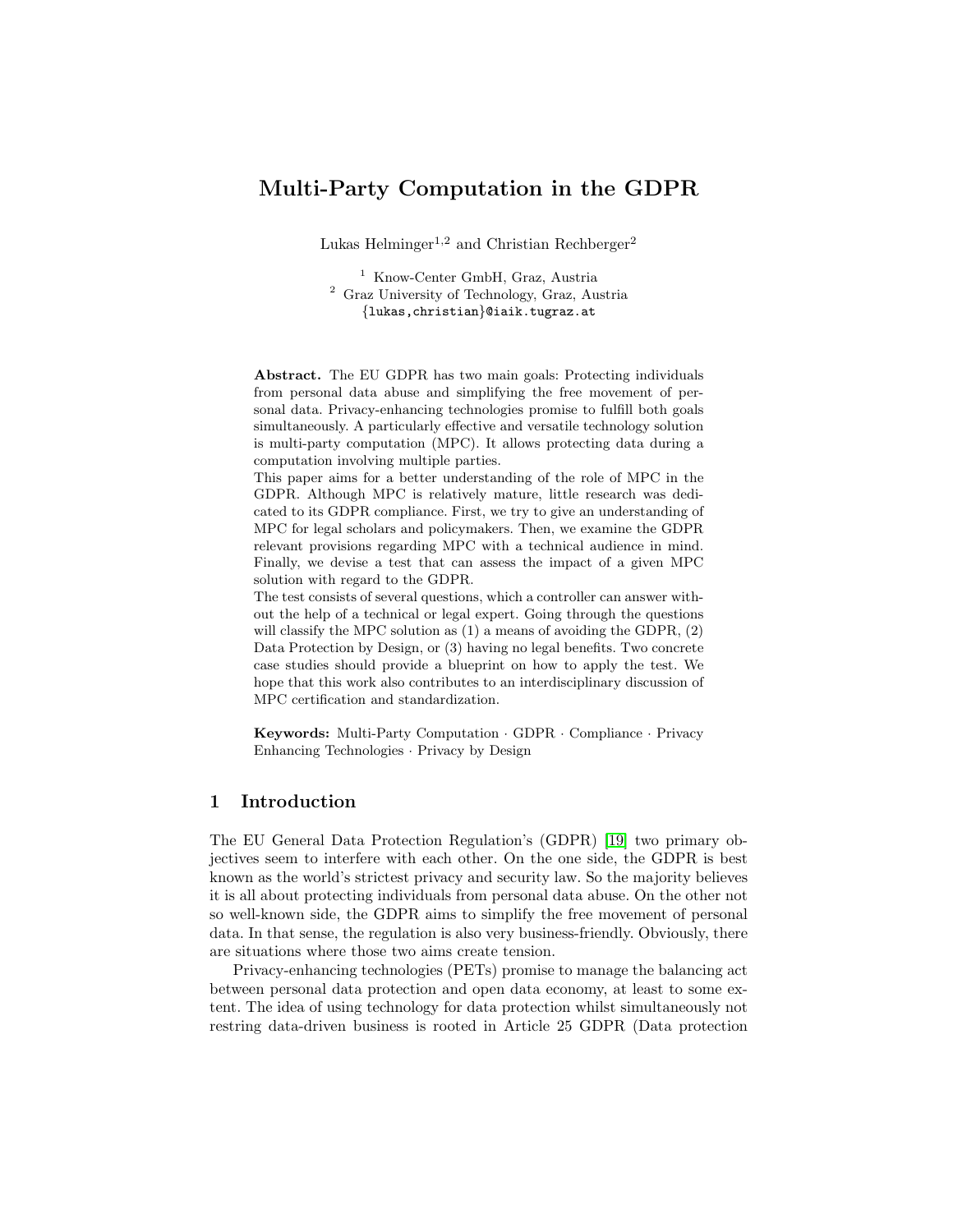#### 2 L. Helminger, C. Rechberger

by design and by default). For a data controller, the possible range to choose a suitable PET is extremely broad. It ranges from access controls over VPNs to cryptographic concepts like multi-party computation (MPC) [\[36\]](#page-17-0), differential privacy [\[15\]](#page-16-1), and zero-knowledge proofs [\[22\]](#page-16-2). Especially technologies that reduce the need to trust data controllers have received a lot of funding lately. As a result, one could see a high level of research activity in PETs in the last couple of years. Fortunately, this effort led to significant performance gains up to a point where the technologies are scalable to enterprise-size data sets. Also, the technical readiness level improved so that more and more PETs can be called state-of-the-art. Consequently, the research results were exploited, and today many companies are offering advanced PETs.

Nevertheless, the adoption of PETs leaves a lot to be desired. In particular, the most effective PETs are being neglected to a large extend. Instead, businesses and public authorities choose organizational measures and weak PETs. A major reason for that is the legal uncertainty involving PETs. Often the impact of a specific PET regarding GDPR compliance is hard to estimate. It is only understandable that businesses want to know the legal consequences of using a PET before deploying it.

The purpose of this paper is to assess the GDPR compliance of multi-party computation. MPC is a highly versatile PET. Its application ranges from secure distributed genome analysis [\[26\]](#page-16-3) over collaborative fraud detection [\[31\]](#page-17-1) to privacy-preserving machine learning [\[27\]](#page-16-4). The ability to protect data during a joint computation involving several parties makes it an excellent fit for the GDPR. It drastically minimizes the need to trust data controllers or processors. In addition, MPC facilitates privacy-friendly data sharing across different companies. Lastly, as a subfield of cryptography, MPC comes with mathematical guarantees. The security level can be compared to long-established encryption standards.

Paper Organization. In Section [2,](#page-1-0) we provide an introduction to MPC. Due to the lack of space, we omit all technical details that are irrelevant from a legal perspective. We then focus on the GDPR articles and their interpretations that are of particular concern to MPC. More concretely, we try to understand the definition of personal data (Section [3\)](#page-3-0) and the meaning of data protection by design (Section [4\)](#page-6-0). In Section [5,](#page-9-0) we present a test for assessing the legal implications of the use of MPC. In addition, we apply our test to concrete use cases in Section [6.](#page-12-0)

## <span id="page-1-0"></span>2 Multi-Party Computation

This section aims to provide an overview of MPC. We focus on the aspects relevant to the GDPR and try to refrain from being unnecessarily technical. For a more technical rigorous treatment of MPC, the reader is referred to these excellent textbooks [\[20,](#page-16-5)[32,](#page-17-2)[10\]](#page-16-6). Before starting with MPC, we want to recall what generally is understood by the term computation (alternatively also algorithm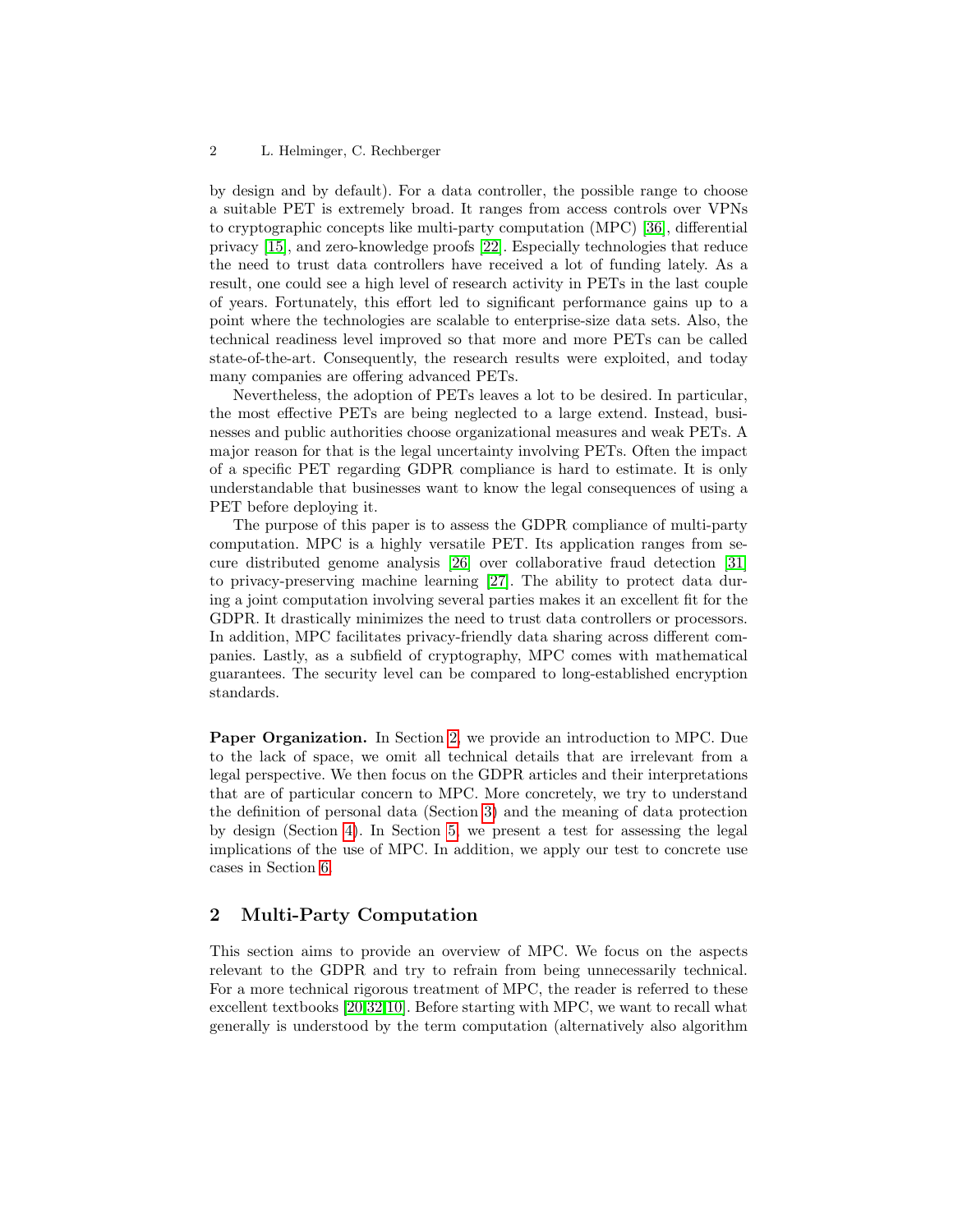or analysis). A computation is a procedure transferring some given input data to an output.

#### 2.1 Introduction

MPC is a subfield of cryptography dating back to the 1980s. It allows two or more parties to input data and receive output in a privacy-preserving way. In particular, MPC is able to protect the input of each party during a mutual computation. The data protection guarantees offered by MPC can be best understood by the following thought experiment. Imagine an ideal world where there exists a fully trusted third party recognized by everyone. Then, whenever two or more distrusting parties want to analyze their combined data, they send their data to this trusted third party. It then performs the requested analysis on the pooled data and returns the result (output) to the parties. Since the trusted third party cannot be corrupted, nothing except the output of the computation gets revealed to the parties.

MPC replaces the need for such a hypothetical trusted third party by means of cryptography. In other words, advanced encryption-like techniques provide the same data protection in the real world as the trusted third party in the ideal world. To sum up, MPC protects input data during computation but not the computation's output.

#### <span id="page-2-1"></span>2.2 Private Set Intersection

The introduction of a specific MPC protocol<sup>[3](#page-2-0)</sup> called private set intersection (PSI) [\[13\]](#page-16-7) will offer an intuitive view of the concept of MPC. PSI allows two parties to compute the intersection of their data sets jointly. Thereby, neither party learns information from the protocol except for the elements in the intersection. Consider two hypothetical companies that would like to find out their shared customers. However, both are reluctant to share their list of customers. PSI enables them to perform a seemingly counterintuitive computation, where both end up knowing the names of their shared customers but nothing more (see Figure [1\)](#page-3-1).

Instead of sending both data sets to a trusted third party, a PSI protocol will encrypt both data sets. Then, the whole computation (calculating the intersection) is performed on encrypted data shares. Therefore, the input from every part is protected and cannot be retrieved by the other party. This line of argumentation applies to every MPC protocol and is essential for the classification of MPC in the GDPR.

#### 2.3 Security

There are three dimensions to MPC security. The academic community considers MPC protocols to be secure if they offer at least 128-bit computational security

<span id="page-2-0"></span><sup>&</sup>lt;sup>3</sup> If we write MPC protocol, we mean a specific MPC (program would be a synonym for protocol).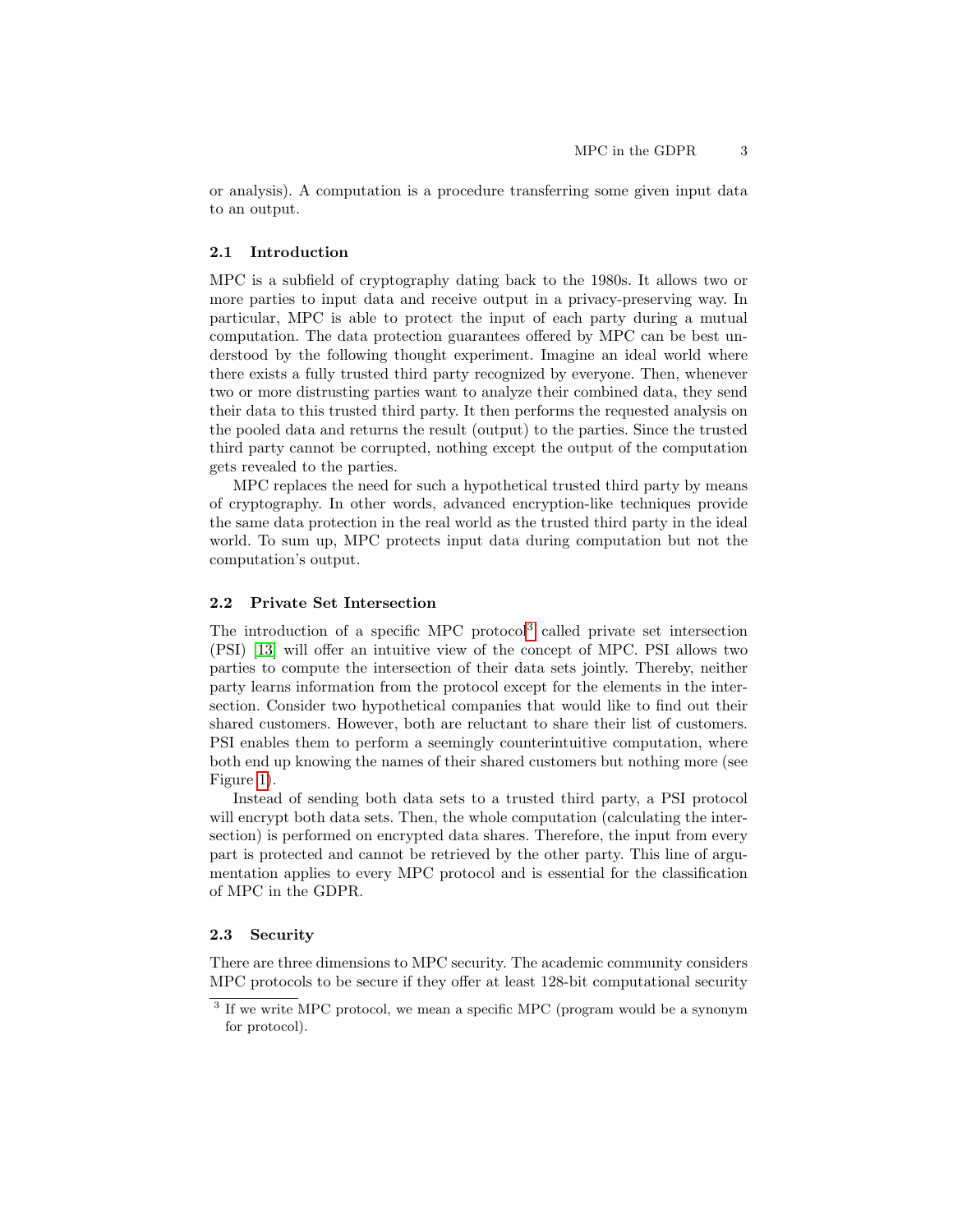#### 4 L. Helminger, C. Rechberger



<span id="page-3-1"></span>Fig. 1. Private Set Intersection

(guards against brute-force attacks). This is equivalent to AES security [\[11\]](#page-16-8), the most popular encryption scheme and often used as a benchmark for security level.

The second dimension is the so-called security model of the MPC protocol. There are two major ones the semi-honest and the malicious security model. In the semi-honest security model, it is assumed that no party deviates from the protocol. More concretely, security is guaranteed as long as every party follows the protocol. In contrast, the malicious security model protects the input data even if some party deviates from the protocol.

Orthogonal to the security model is the trust assumption. Any MPC protocol implicitly makes a trust assumption. Protocols differ on how many colluders can be tolerated before security is broken.

## <span id="page-3-0"></span>3 GDPR: Personal Data

The GDPR only applies if personal data is processed, whereas non-personal data falls outside its scope of application. Thus the definition of personal data is of uttermost practical relevance to anyone processing data. Article 4(1) GDPR defines personal data as follows:

'personal data' means any information relating to an identified or identifiable natural person ('data subject'); an identifiable natural person is one who can be identified, directly or indirectly, in particular by reference to an identifier such as a name, an identification number, location data, an online identifier or to one or more factors specific to the physical, physiological, genetic, mental, economic, cultural or social identity of that natural person;

We can already see that this definition is very broad. There is one passage in the GDPR's preamble, a so-called recital that aims to clarify the definition of personal data. Although such recitals are not legally binding, they provide information about how the articles should be read and are often considered in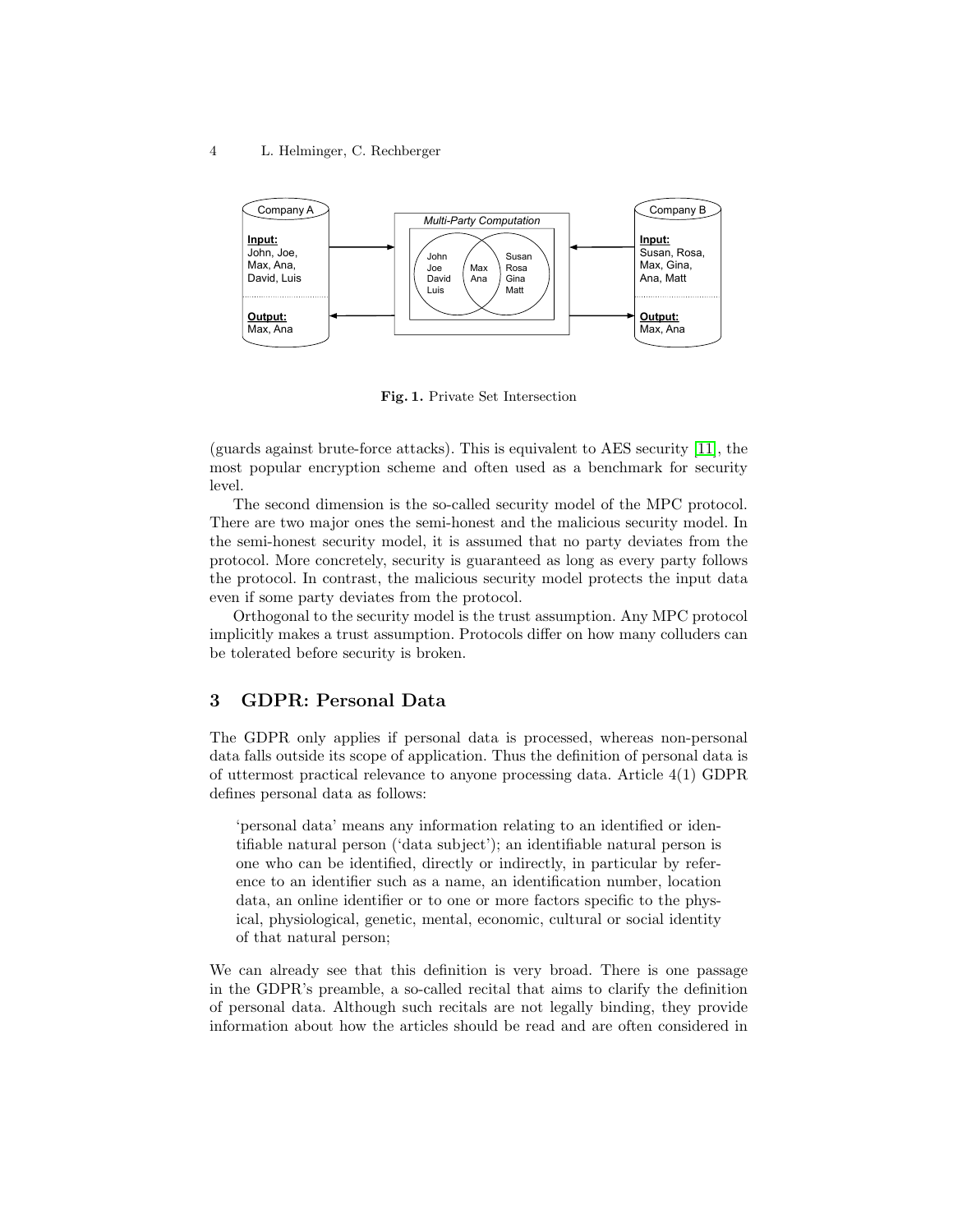court. Recital 26 GDPR tries to offer a legal test to differentiate between personal and non-personal data.

To determine whether a natural person is identifiable, account should be taken of all the means reasonably likely to be used, such as singling out, either by the controller or by another person to identify the natural person directly or indirectly. To ascertain whether means are reasonably likely to be used to identify the natural person, account should be taken of all objective factors, such as the costs of and the amount of time required for identification, taking into consideration the available technology at the time of the processing and technological developments.

There are two widely recognized interpretations of Article 4(1) and Recital 26 GDPR. Because their differences impact how MPC is seen in the GDPR, we summarize the main arguments.

### 3.1 Absolute Approach

The absolute approach argues that as long as a data object is personal data to someone, it is personal data to everyone. In other words, personal data is independent of the perspective. This even holds if the data necessary to identify a data subject is spread between different parties.

Note that we are only talking about the absolute approach in terms of perspective [\[16\]](#page-16-9). In the literature, sometimes, the absolute approach is mixed with the questions of whether the GDPR favors a risk-based approach. Although there are links between the discussion of the risk and the perspective, we want to keep them separate for clarity (see Section [3.3\)](#page-5-0).

The main argument in favor of the absolute approach is the wording 'by the controller or any other person' in Recital 26 GDPR. The most authoritative document emphasizing the absolute approach is the Article 29 Working Party's (WP29) opinion [\[2\]](#page-15-0) (now the European Data Protection Board). It states that rendering personal data anonymous should be as permanent as erasure and thereby achieve irreversible de-identification. To further clarify the implications on practical matters, they provide the following cautionary example. A data controller collects data on individual travel movements. Then the data controller removes direct identifiers and subsequently offers this data set to third parties. WP29 concludes that even if nobody except the data controller could identify a data subject in the dataset, the data would be personal data to everyone.

National authorities' rulings further legitimate the absolute approach. As pointed out by Bergauer et al. [\[3\]](#page-15-1), the Austrian Data Protection Authority considered that data can still qualify as personal data despite the fact that the data controller itself cannot identify a data subject<sup>[4](#page-4-0)</sup>. Similarly, the French Conseil d'Etat - the highest national administrative court - emphasizes that there is no difference between whether the data subject can be identified by the data controller or a third person<sup>[5](#page-4-1)</sup>.

<span id="page-4-0"></span><sup>4</sup> DSB-D122.970/0004-DSB/2019.

<span id="page-4-1"></span><sup>5</sup> ECLI:FR:CECHR:2017:393714.20170208.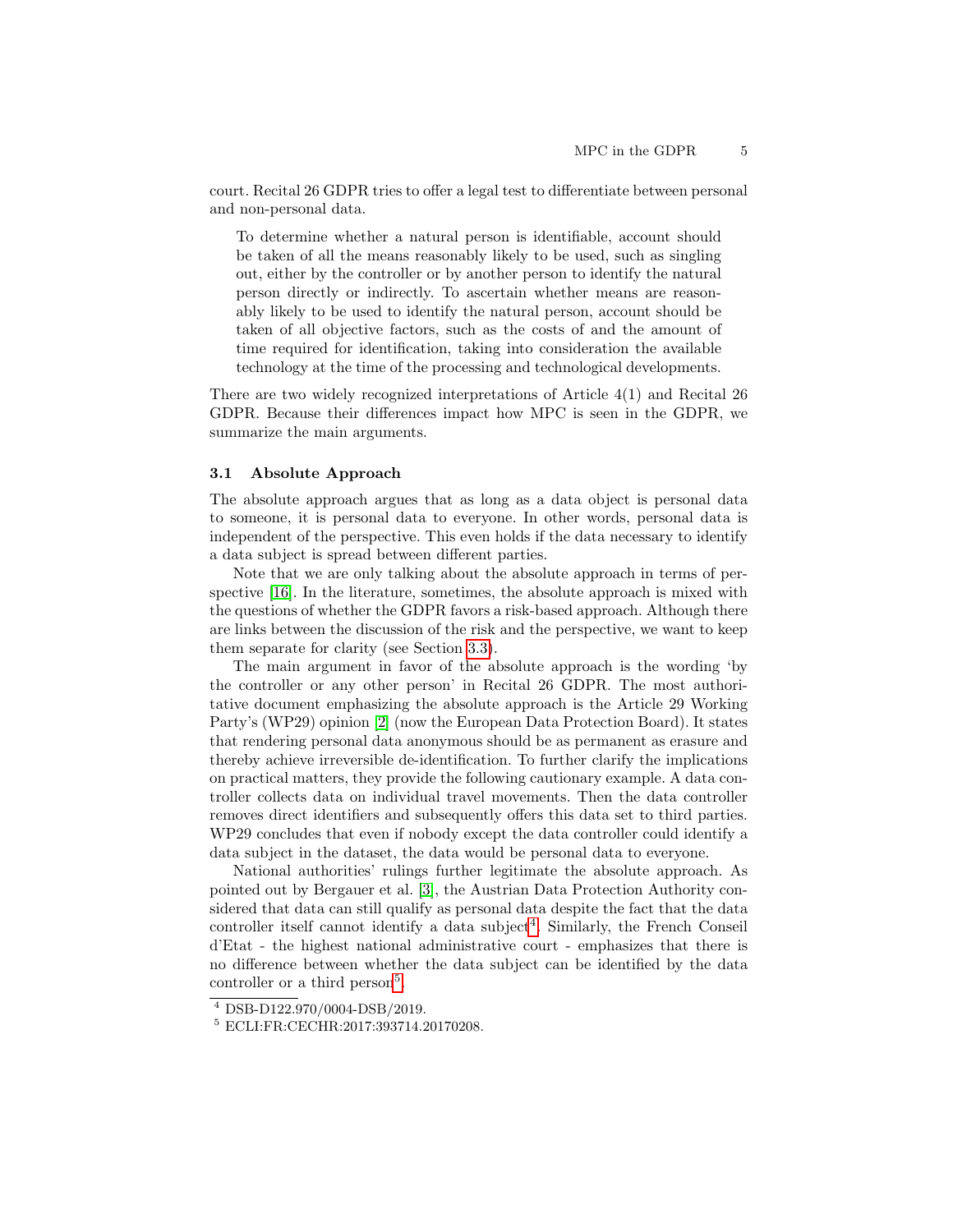#### 3.2 Relative Approach

In contrast, the relative approach argues that personal data is a relative concept. More specifically, it is sufficient to only look at the data controller's perspective to determine whether information constitutes personal data. As a consequence, the same data item can be anonymous for one party while being personal data for another party.

Advocates of the relative approach stress that the emphasis should lie on the term 'means reasonably likely to be used'. According to them, the logic of the case Breyer v Germany<sup>[6](#page-5-1)</sup> favors the relative approach.

The judgment of the European Court of Justice (ECJ) in Breyer v Germany is the leading case on the interpretation of Recital 26 GDPR. Breyer's dynamic IP address was collected by the German government when he visited a public authority website. The government could not identify him without additional information held by an Internet Service Provider (ISP). The ECJ concluded that the IP address qualified as personal data because of the government's power to obtain the additional information from the ISP in the event of a cyberattack. Mourby et al. [\[28\]](#page-16-10) draw the conclusion that in the absence of this legal channel, the IP address would not have been personal data for the government. Thus confirming that personal data is a relative concept.

## <span id="page-5-0"></span>3.3 Risk-Based Approach

There is a broad consensus that Recital 26 GDPR formulates a risk-based approach. More concretely, if identification is not reasonably likely, data can be considered non-personal. Recital 26 GDPR states factors which shall be taken into account in such a risk assessment:

To ascertain whether means are reasonably likely to be used to identify the natural person, account should be taken of all objective factors, such as the costs of and the amount of time required for identification, taking into consideration the available technology at the time of the processing and technological developments.

If the GDPR would not favor a risk-based approach - i.e., a zero-risk threshold - then every data would account for personal data. There is always at least a theoretical possibility that data can be linked to a natural person. For instance, even sensor data could give information about the person that installed the sensor.

Important authoritative documents clearly reject a zero-risk threshold. WP29 points out that 'a mere hypothetical possibility to single out the individual is not enough to consider the person as identifiable' [\[2\]](#page-15-0). Moreover, the Irish Data Protection Authority argues that: '[I]f it can be shown that it is unlikely that a data subject will be identified given the circumstances of the individual case and the state of technology, the data can be considered anonymous' [\[8\]](#page-15-2).

<span id="page-5-1"></span> $6 \text{ Case C-582}/14 \text{ Patrick Breyer}$  [2016] EU:C:2016:779.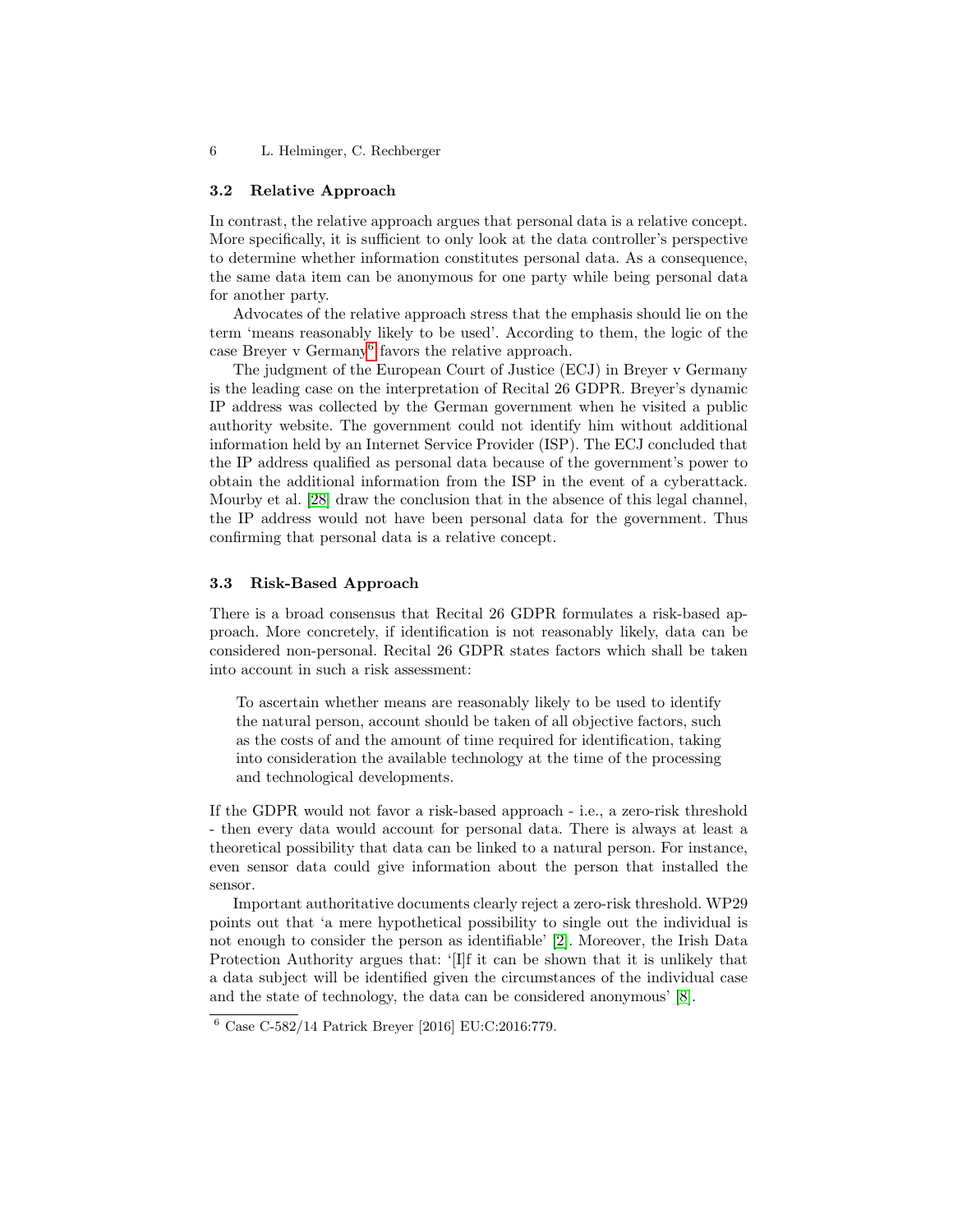We stress here that, in our opinion, the risk-based approach is orthogonal to the discussion relative versus absolute approach. The risk-based approach can equally be applied to the absolute and the relative approach. It only differs what perspective the data controller has to take into account in the risk assessment. In contrast, advocates of the relative approach often use the risk-based approach as an argument in their direction [\[21\]](#page-16-11). They are reasoning that a data controller cannot sensible calculate the risk of identification from the perspective of every party in the world.

### 3.4 Conclusion

We want to summarize the implications of the different presented approaches to this work. First, any analysis of PETs in the context of the GDPR makes only sense if there is not a zero-risk threshold. No technology can offer a 100% guarantee. So we have to assume some risk tolerance in our analysis. Because of the uncertainty regarding the absolute versus relative approach, our analysis covers both. The use cases in Section [6](#page-12-0) should highlight the differences in the approaches concerning MPC.

## <span id="page-6-0"></span>4 GDPR: Data Protection by Design

Cavoukian, back then Ontario Privacy Commissioner, coined the term "Privacy by Design" (PbD) in 2009 [\[5\]](#page-15-3). PbD aims to integrate privacy objectives into the entire development of personal data processing technology. In contrast to the prevalent design process, where privacy concerns are discussed in a late stage of the development, if at all. In addition, PbD is about organizational procedures that enhance privacy during personal data processing. PbD is an interdisciplinary concept combining law and computer science. In both fields, the origins of PbD go back long before 2000 [\[6,](#page-15-4)[9\]](#page-15-5).

### 4.1 Article 25

PbD as a policy discourse culminated in Article 25 GDPR bearing the title "data protection by design and by default". Article 25 is a general obligation to integrate core data protection principles into the design of data processing architectures. It is seen as one of GDPR's 'most innovative and ambitious norms' [\[4\]](#page-15-6). Article  $25(1)$  - the data protection by design (DPbD) part - reads as follows:

Taking into account the state of the art, the cost of implementation and the nature, scope, context and purposes of processing as well as the risks of varying likelihood and severity for rights and freedoms of natural persons posed by the processing, the controller shall, both at the time of the determination of the means for processing and at the time of the processing itself, implement appropriate technical and organisational measures, such as pseudonymisation, which are designed to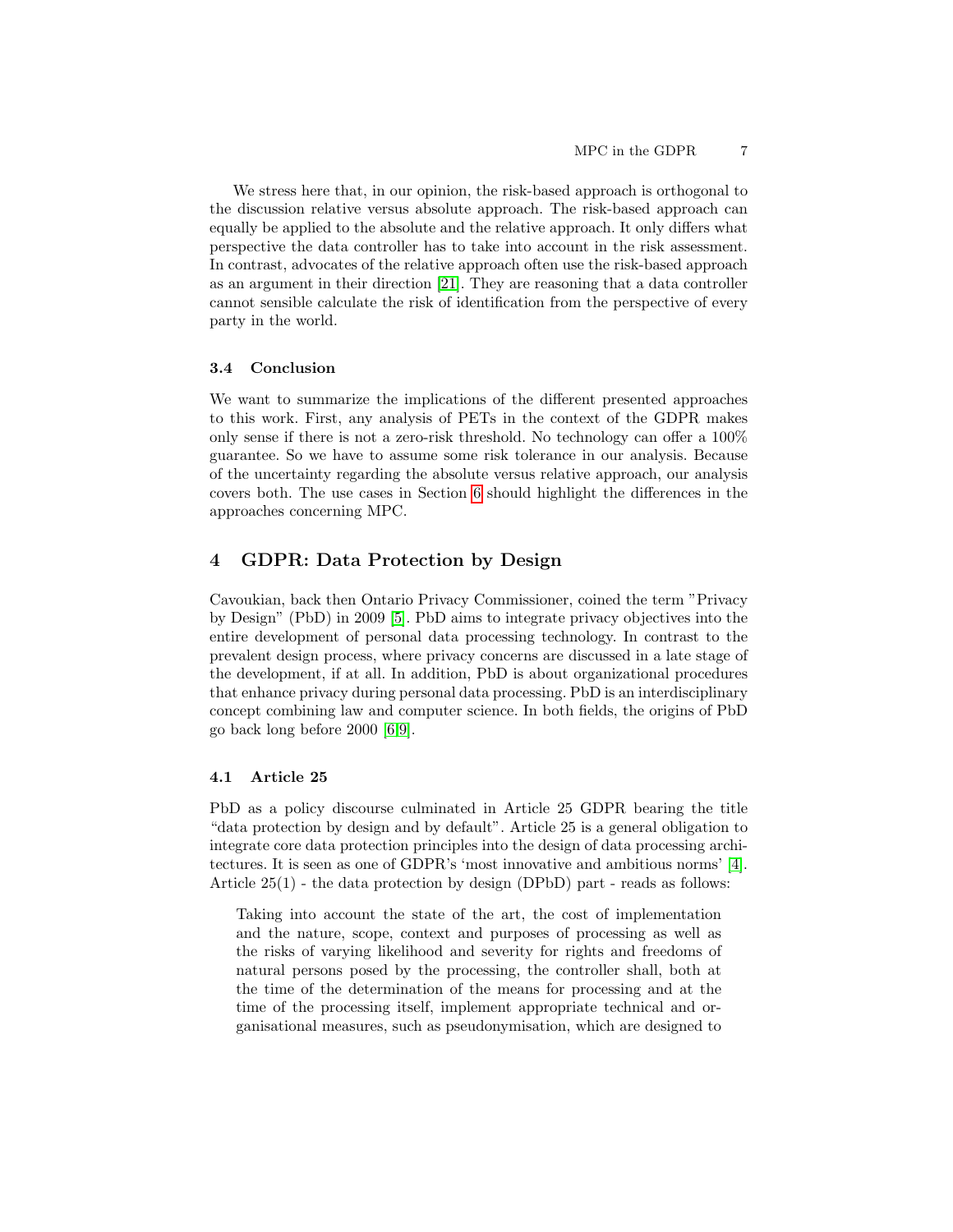implement data-protection principles, such as data minimisation, in an effective manner and to integrate the necessary safeguards into the processing in order to meet the requirements of this Regulation and protect the rights of data subjects.

The range of Article 25 is broad, its language is vague, and it offers only little guidance. Thus it is not straightforward how MPC should be seen in the context of Article 25. To answer this question, we look at it from the privacy engineering (Section [4.2\)](#page-7-0) side and the latest European Data Protection Board (EDPB) guidelines (Section [4.3\)](#page-8-0).

## <span id="page-7-0"></span>4.2 Privacy Engineering

The task of privacy engineering is to translate Article 25 objectives into concrete design strategies. In their groundbreaking work, Spiekermann and Cranor [\[33\]](#page-17-3) came up with a framework for designing privacy-friendly systems. Their framework distinguishes between a privacy-by-policy and a privacy-by-architecture approach. The privacy-by-policy approach concentrates on the realization of proper notice, choice, and purpose limitation principles. In contrast, the privacyby-architecture approach focuses on the implementation of data minimizing by means of reducing identifiability and linkability. Hoepman [\[25\]](#page-16-12) built upon this framework and derived eight privacy design strategies, four for each approach. These strategies were later adopted by European Union Agency for Cybersecurity's report "Privacy and Data Protection by Design - from policy to engineering" [\[12\]](#page-16-13). For our purpose, the four data-oriented strategies (privacy-byarchitecture) are of particular interest: minimize, hide, separate and aggregate. To all those strategies, MPC can positively contribute but most naturally to data minimization.

Güres, Troncoso, and Diaz, in their seminal work "Engineering Privacy by Design" [\[23\]](#page-16-14) and a follow-up article [\[24\]](#page-16-15), give a blueprint on how to apply data minimization strategies following four activities. The first activity when designing privacy-friendly systems is to classify the system in a user and a service domain. This distinction is essential because, as pointed out in their second article, "data minimization" is an ambiguous term. We often do not aim for data minimization in the information-theory sense. Instead, we want to minimize the amount of personal data that a user has to disclose in order to use a service. In other words, the overall goal is to reduce the need for trust. The next activity is to identify the necessary data for achieving the purpose of the system. Afterward, one has to map the data to the user and service domain. The last activity's goal is to remove as much data as possible from the service domain by using privacy-enhancing technologies.

Privacy-Enhancing Technologies. The European Commission [\[17\]](#page-16-16) defines PETs as technology that 'can help to design information and communication systems and services in a way that minimises the collection and use of personal data and facilitate compliance with data protection rules.' Similar to privacy

<sup>8</sup> L. Helminger, C. Rechberger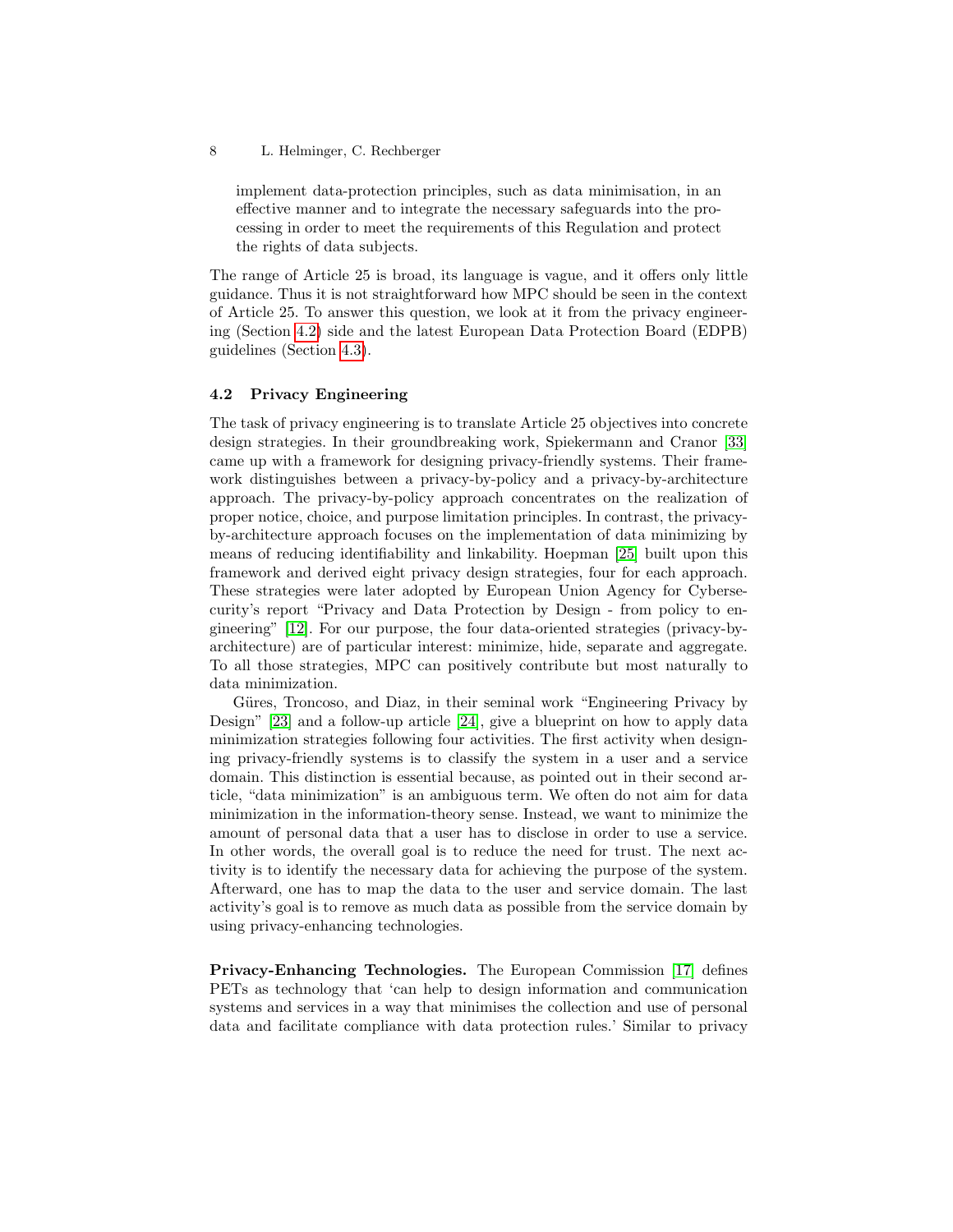design strategies, the diverse set of PETs can roughly be grouped into two categories [\[14\]](#page-16-17). Soft PETs aim to enforce data subject rights (e.g., transparency, erasure, information) which match with privacy-by-policy objectives. Hard PETs, in contrast, try to minimize personal data in the above sense. From a threat model perspective, we could say that while hard PETs include controllers and processors, soft PETs do not. Since MPC places limited trust in controllers and processors, it is a prime example of a hard PET.

Rubinstein and Good [\[30\]](#page-17-4) argue that Article 25 obligates controllers to adopt not only soft PETs but also hard PETs, assuming they are both available and suitable for the task at hand. Their argumentation can be summarized as follows. Article 25 requires that controllers shall implement 'appropriate technical and organizational measures' that 'implement data-protection principles, such as data minimization, in an effective manner'. As pointed out by the EDPB, 'effectiveness is at the heart of the concept data protection by design' [\[18\]](#page-16-18). Hard PETs are more effective since they offer strong technical guarantees, whereas soft PETs can only offer vague policy commitments.

### <span id="page-8-0"></span>4.3 EDPB Guidelines

We now summarize the most relevant points of the recent EDPB guidelines on "Data Protection by Design and by Default" [\[18\]](#page-16-18) concerning MPC. The most compelling argument against MPC is its computational overhead over plain<sup>[7](#page-8-1)</sup> solutions and, subsequently, its higher monetary costs. While Article 25 allows the controller to take into account 'the cost of implementation', the EDPB clarifies that costs can only guide the decision on how to implement DPbD. Not if controllers and processors should implement DPbD at all. Consequently, the cost of MPC has to be compared to alternatives providing the same effectiveness on data minimization rather than the plain implementation. Another often neglected fact is that 'DPbD applies at existing systems that are processing personal data', and this even includes 'systems pre-existing before the GDPR entered into force'[\[18\]](#page-16-18). Lastly, if GDPR breaches occur, DPbD has an impact on the level of monetary sanctions.

### 4.4 Conclusion

We have seen strong evidence that MPC is a perfect match to satisfy the obligations resulting from Article 25 (1) - DPbD. First of MPC is an effective PET for the purpose of data minimization and can be considered state-of-the-art. Moreover, the EDPB guidelines provide very compelling arguments for an MPC adoption. This is true especially for public administrators as the EDPB reemphasizes Recital 78 that public administrators should lead by example.

<span id="page-8-1"></span><sup>7</sup> plain solution refers to a solution without MPC.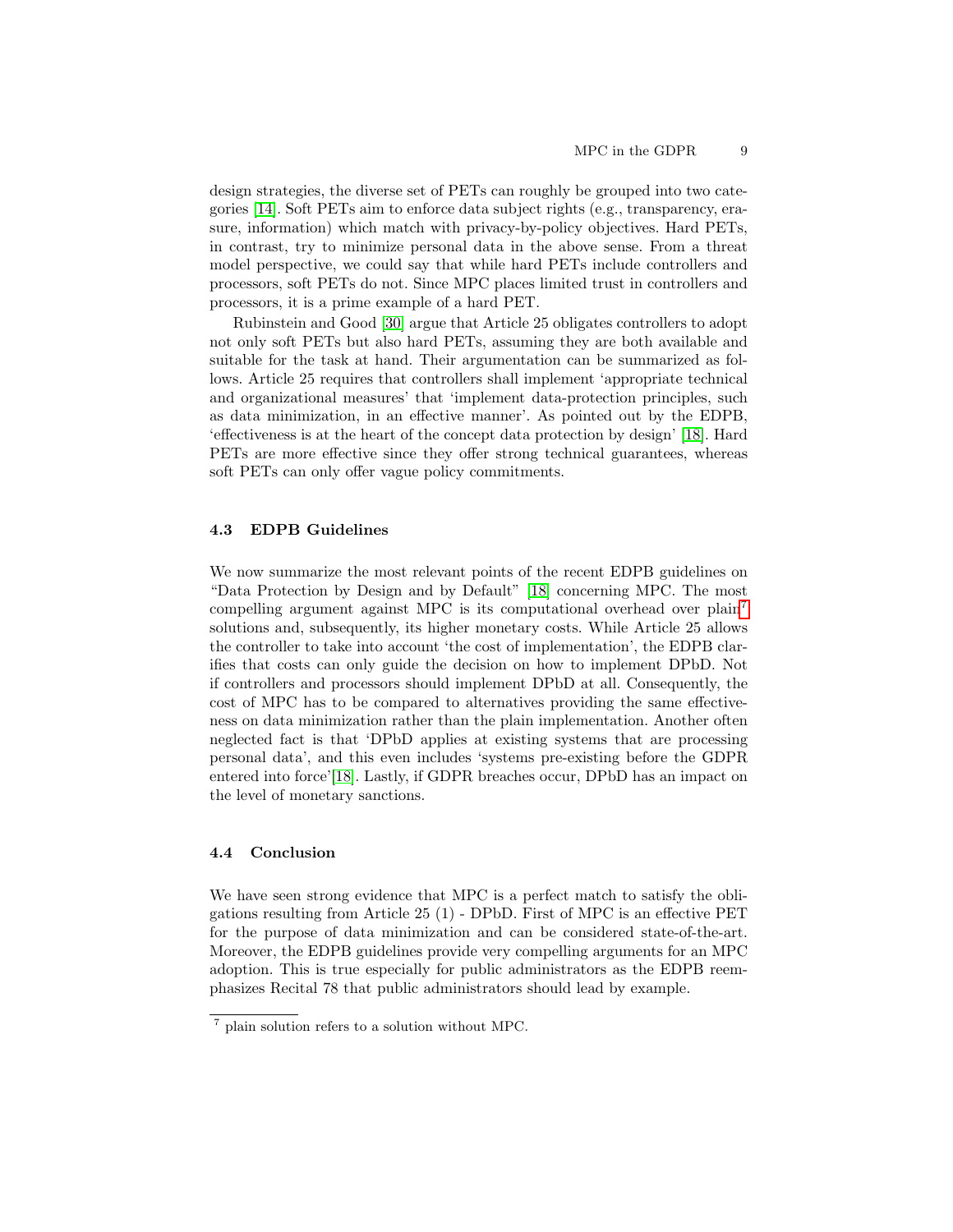## <span id="page-9-0"></span>5 MPC in the GDPR

This section aims to devise a test to determine the impact of an MPC protocol with regard to the GDPR.

### 5.1 Related Work

Most closely related to this work is an article by Spindler et al. [\[34\]](#page-17-5), who analyzed the role of personal data and encryption in the GDPR. A subsection is devoted to MPC. They conclude that the GDPR is not applicable to MPC in the relative approach. Also, our analysis comes to the same conclusion for a specific class of use cases. However, there are many use cases where we believe that the GDPR applies to MPC. This divergence, in opinions, could be based on Spindler et al.'s neglection to acknowledge that MPC only protects data during the computation but not the computation's output. We show that the output of an MPC could still be personal data, even in the relative approach.

Our paper shares a similar objective with work by Nissim et al. [\[29\]](#page-17-6). They manage to bridge the gap between legal privacy requirements and a mathematical privacy model. In particular, they show that a specific PET - differential privacy [\[35\]](#page-17-7) - satisfies the privacy protection set forth by the US regulation Family Educational Rights and Privacy Act 1974 (FERPA) [\[1\]](#page-15-7). A follow-up work [\[7\]](#page-15-8) concluded that differential privacy most likely satisfies "singling out" which is a concept in the GDPR. Nevertheless, we do not expect a similar result for the GDPR as for FERPA. In our context, both MPC as PET and the GDPR as legislation are way broader than differential privacy and FERPA. To sum up, a use case independent result seems rather unrealistic.

## 5.2 Test

In order for the test to be concrete and concise, there have to be a few assumptions. The test is designed from the (potential) controller or processor point of view, i.e., should the MPC protocol involve multiple controllers or processors, each of them has to go through the test. Further, the test assumes that the MPC protocol is secure. What exactly is meant by secure is discussed in Section [5.3.](#page-10-0) The following test is depicted in Figure [2.](#page-11-0)

Absolute vs. Relative. The first question is which approach to follow. In the absolute approach, the GDPR applies as soon as one party inputs personal data. It does not matter if the personal data is in a secret shared form or any other technique to realize MPC protocols. Because the data is personal data for at least one party, it automatically is for all other parties, assuming the absolute approach. If no personal data is involved, the computation is out of the GDPR's scope regardless of the use of MPC. In contrast, the situation is more subtle in the relative approach. Namely, here the specifics matter who provides which input and, even more importantly, who receives what kind of output.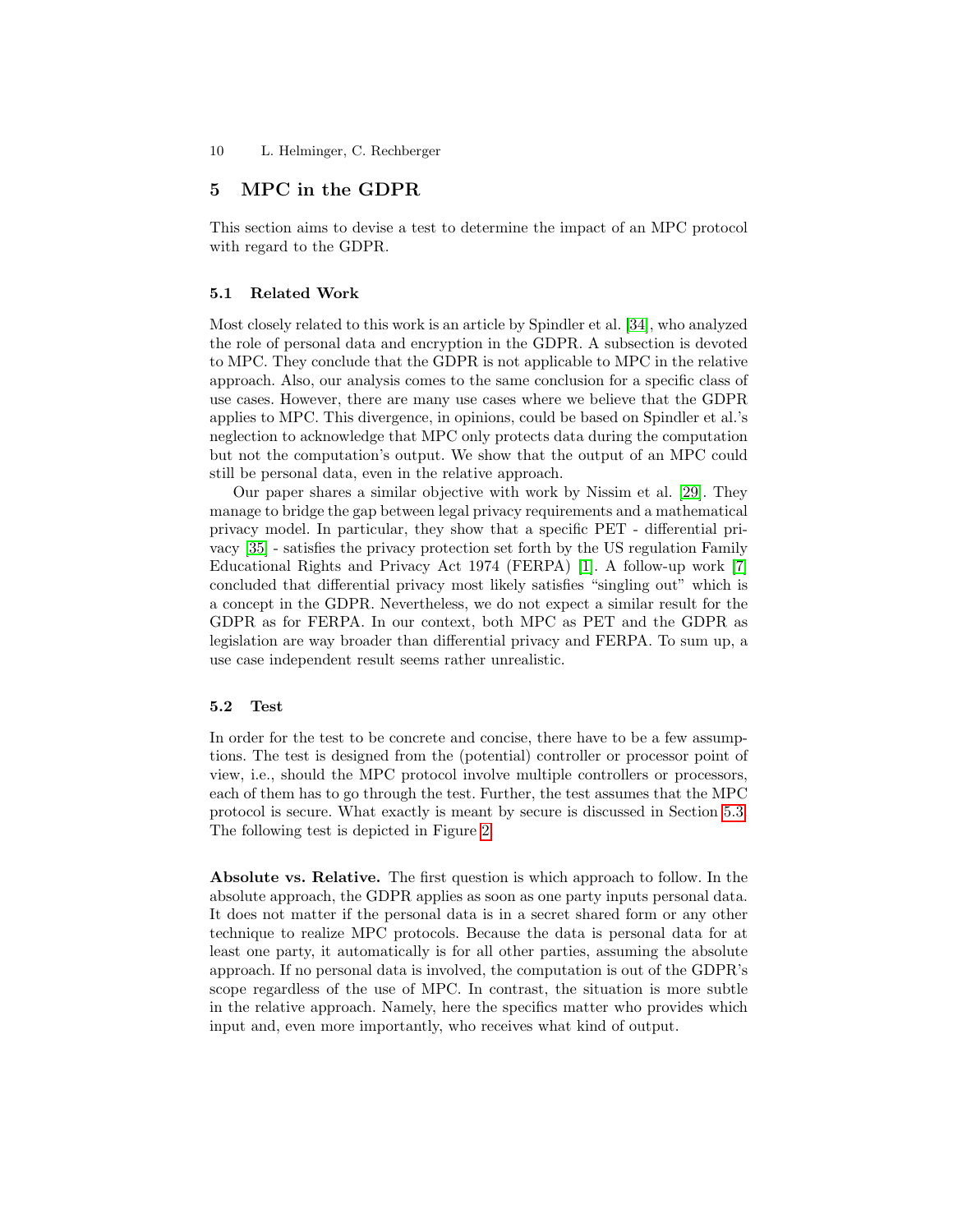Input Data. In the relative approach, the first question a controller or processor should ask herself is about the nature of the input data. It makes a difference if the input data provided constitutes personal data. Notwithstanding that MPC will protect the input data during the computation, one must be careful about the output. It could result in a transfer of personal data.

Output Data. The most crucial part of the assessment represents the questions regarding the output. Recall that the output of every meaningful computation, hence including MPC, discloses some information.

There are up to three questions a controller or processor has to answer. The first two are only relevant in the relative approach. If the controller or processor provides personal data, it matters greatly if any other party receives personal data via the output. In such a case, personal data is transferred from the controller or processor to a third party. Thus the GDPR applies to the entity performing the test as well as the recipient of the personal data. The relationship under the GDPR (e.g., joint controllers) between involved parties can now be assessed independently of this test.

The second question determines whether the controller receives personal data from a third party via the output. It must only be considered if the controller or processor does not input personal data or nobody else receives personal data. Arriving at this question and answering it with no will lead to the non-applicability of the GDPR for this MPC protocol. The GDPR can be avoided because no personal data is transferred to another party or received from another party, and MPC protects potential personal data input during the computation.

Data Minimization. The remaining question tries to answer whether the particular MPC protocol implements DPbD. If, until now, the applicability of the GDPR could not be ruled out, this question is relevant in the relative and absolute approach. The controller or processor has to check if the personal data output to the parties (including herself) is minimized through the use of MPC. Only in the affirmative case is MPC a suitable candidate for DPbD. Note that this minimization should not be seen strictly in the information-theoretic sense. Instead, it aims to ensure that MPC lowers the risk to the rights and freedoms of the data subject(s).

#### <span id="page-10-0"></span>5.3 Security Model and Trust Assumption

Which security model and trust assumption are sufficient depends on the use case. From a data protection point of view, a very rigorous approach is always preferable. More specifically, the most reliable data protection is given if the MPC protocol is maliciously secure. In addition, the trust assumption should be reduced as far as possible to a level where the protocol is secure as long as one party does not collude with the others.

MPC protocols fulfilling the properties above are highly complex and involve significant computational overhead. Thus, an interesting question is if there are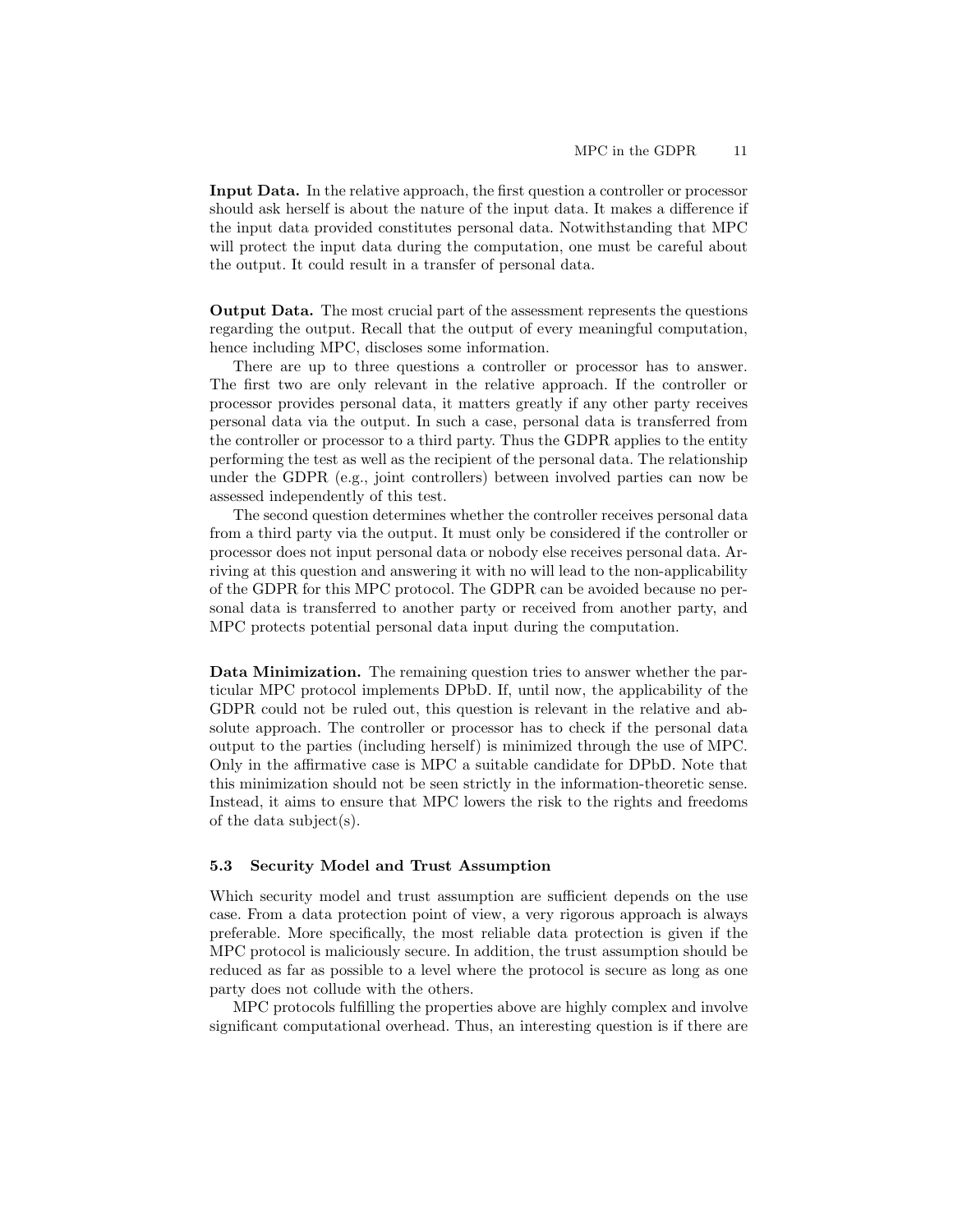

<span id="page-11-0"></span>Fig. 2. Assessment scheme for MPC in the GDPR

use cases where semi-honest MPC protocols or a different trust assumption suffices. The following paragraphs should by no means be seen as the last word on the subject. Rather, it is intended to spur an interdisciplinary discussion. In our view, it cannot be solved from a purely technical point of view as legal and normative considerations have also to be taken into account.

GDPR Avoidance. If MPC is applied to avoid the GDPR, we should demand exceptional robust security guarantees. Because if a security violation happens, personal data may be exposed. In addition, since initially, the GDPR was not applicable for this computation, there is the possibility that neither party has any procedures in place to mitigate such exposure of personal data (notification and communication of personal data breach - Article 33, 34 GDPR). Thus, we recommend that only maliciously secure protocols can lead to the non-applicability of the GDPR. Also, we would prefer that colluding parties cannot compromise security. However, at least the parties should be legally bound by law or contract not to collude.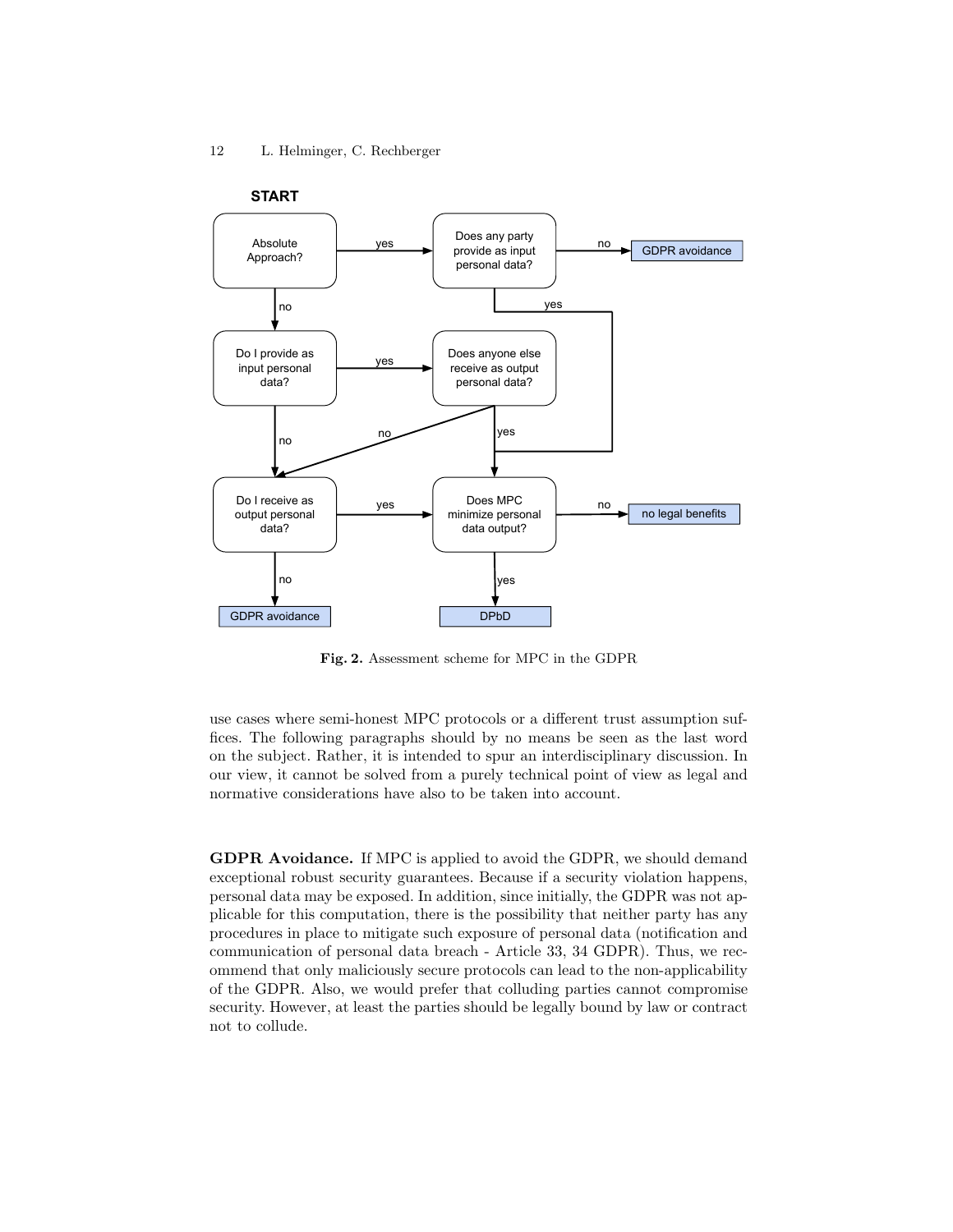Data Protection by Design. If MPC is applied for DPbD objectives, we can discuss less strict requirements. Here the use of MPC is to achieve data minimization. Controllers and processors should be encouraged to deploy MPC protocols and not be scared by too high standards. Hence, we advocate that in such a case, even semi-honest secure MPC protocols could suffice. Further, the trust assumption could also be relaxed. For instance, one could assume that parties do not collude if it is diametral to their business interests. This fact should be checked regularly as it is subject to change.

## <span id="page-12-0"></span>6 Scenarios

In this section, we present two common scenarios where MPC is of particular interest. Both use cases involve only two parties to make the analysis easier to follow. Nevertheless, there would be no substantial difference in applying our test for more than two parties.

### 6.1 Private Set Intersection

Two public authorities, A and B, perform joint data analysis. Authority A has a database containing records about vaccinated individuals. On the other side, authority B holds a database consisting of individuals who have diabetes (see Figure [3](#page-13-0) for a small example). The goal of the data analysis is that authority B can answer the following question.

What is the vaccination rate among individuals who have diabetes?

Solution 1. Authority A and B engage in a private set intersection protocol. Similar to the protocol in see Section [2.2,](#page-2-1) the only difference is that now just one party - authority B - receives the intersection. So the protocol's output will be the identifiers (e.g., names) of individuals that are vaccinated and have diabetes. Thus authority B can compute the percentage of vaccinated rate among people with diabetes.

Analysis: To determine the solution's impact with regard to the GDPR, we follow the test from above. We start from the perspective of authority B and assume the relative approach. Clearly, the information on whether someone has diabetes constitutes personal data. Authority A does not receive an output from the computation. However, authority B itself ends up knowing the names of the intersection (the names underlined in Figure [3\)](#page-13-0). It can then deduce that every individual in that intersection is vaccinated.

So, we arrive - as we would also have in the absolute approach - at the question of whether the MPC solution minimizes the personal data output. It does indeed because, in the naive solution, authority A would send the complete database to authority B. Consequently, authority B would know not only who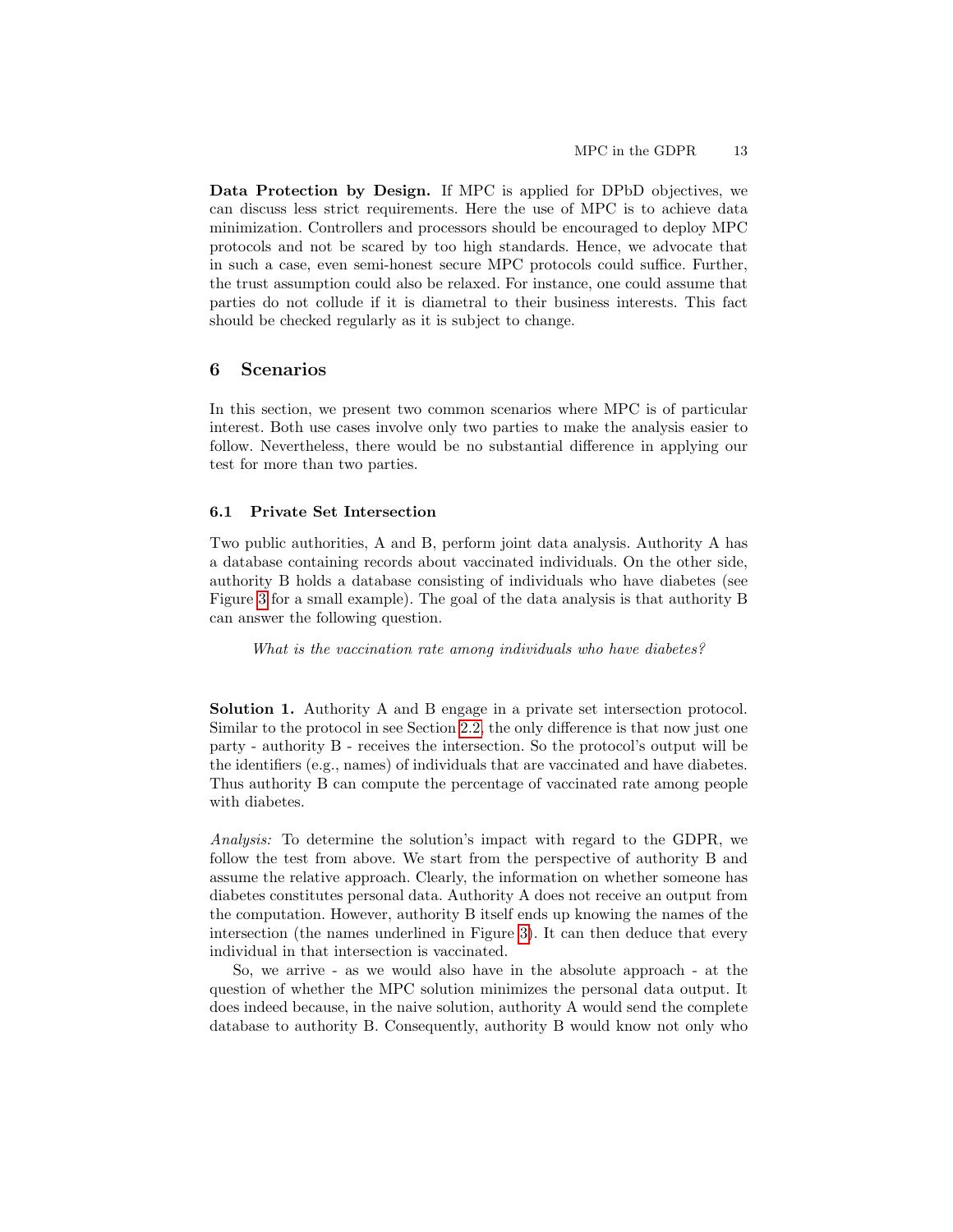

<span id="page-13-0"></span>Fig. 3. Medical Conditions Databases

from its diabetes database is vaccinated but who is vaccinated in general. Thus, the use of this MPC solution qualifies as DPbD. The outcome for authority A is the same, albeit a slightly different argumentation. Namely, authority A does not receive personal data but transfers personal data (vaccination statuses) to authority B.

Solution 2. It is based on the previous solution, with the difference being that the output will be the size of the intersection. In other words, authority B only learns the number of vaccinated individuals in its diabetes database but not their names (50% in our small example).

Analysis: In the absolute approach, the new solution does not change the outcome of the above analysis. The more interesting case is when we consider the relative approach. The crucial difference compared to the previous solution is that the protocol's output is now non-personal data, provided that the databases are not artificially small. Hence, neither authority A nor authority B receives personal data through the computation. Thus, this computation does not deal with personal data at all. Therefore it falls outside of the scope of the GDPR.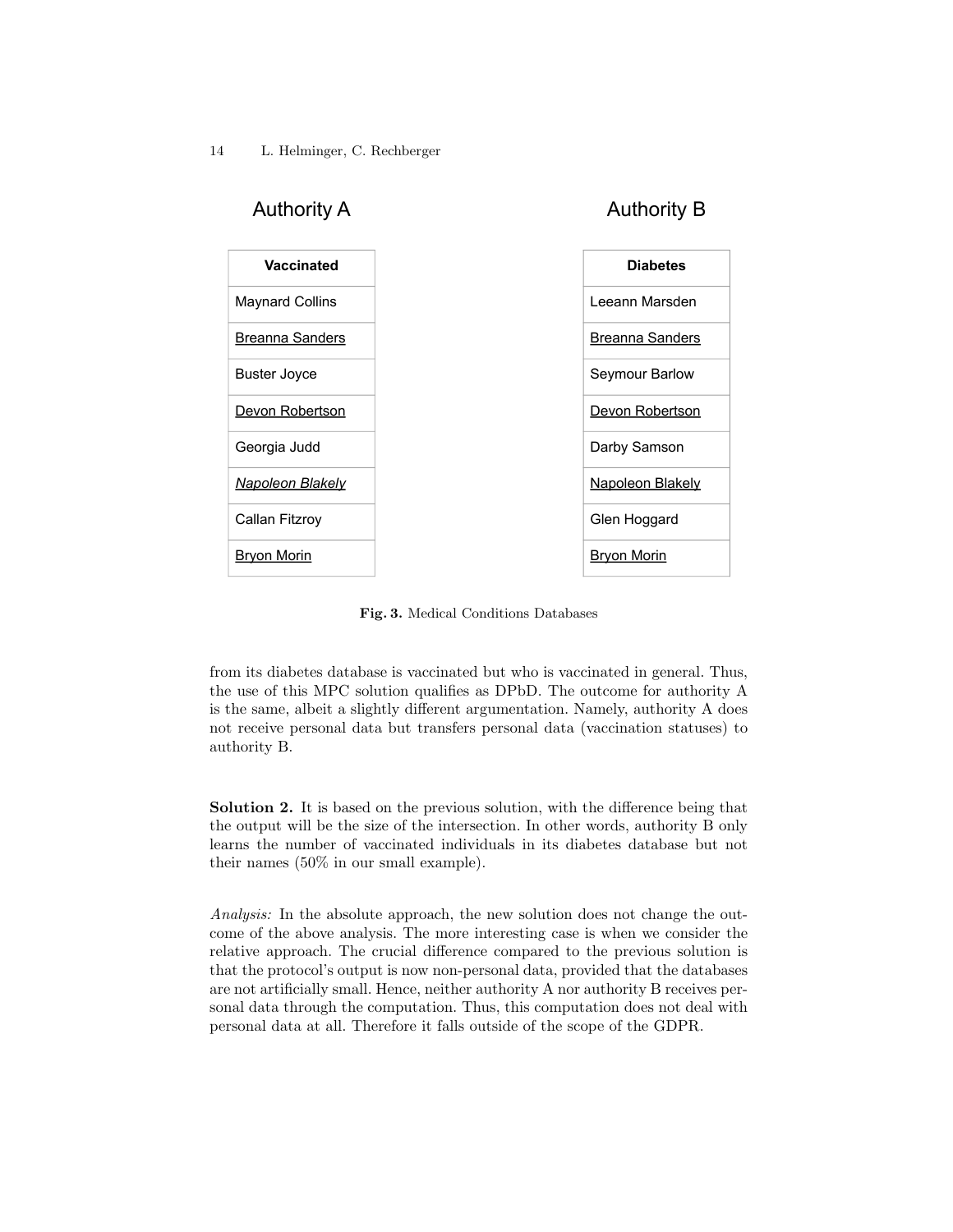Solution 3. One should not get the impression from this example that MPC is always favorable. To show this, we construct a hypothetical MPC solution to the problem above. It is important to mention that no serious privacy engineer would propose such a solution. One could design an MPC protocol that outputs A's database to B.

Analysis: The computation would still be done by means of MPC, but that protection would be void since the output reveals all the personal data anyhow. Obviously, in this case, MPC does not minimize the personal data output in any form. Thus, although a PET was used, there should be no legal benefit from it.

## 6.2 Outsourcing

Jane Doe is concerned about one of her moles. She takes a photo of it with her cell phone. Afterward, she uploads it to the cloud service MoleChecker. Based on their classification algorithm, they tell her how likely her mole is cancerous.

Solution. One can design an MPC protocol with the following properties. The protocol's output is still the likelihood of the mole being cancerous, but now the output is only received by Jane Doe. So MoleChecker does not get the picture (protected by MPC) nor the result.

Analysis: Jane Doe is a data subject, and therefore we solely check the perspective of MoleChecker in its role as a potential controller. The photo is personal data for Jane Done. Consequently, it is also for MoleChecker, assuming the absolute approach. Hence, the GDPR applies to this computation, and MoleChecker becomes a controller. Since the MPC solution minimizes personal data output (MoleChecker never sees the photo or learns the result), it qualifies as DPbD.

If we change to the relative approach, another picture emerges. Because MoleChecker does not input personal data or receive any through the MPC protocol, the GDPR does not apply in this situation (accordingly, MoleChecker is not a controller).

Variant. Finally, we take a look at a variant of this image classification use case. The functionality stays the same, but the setting is slightly different. A hospital outsources the classification of MR images to a company called MRClassifier. Since the solution is identical from the technical perspective, the analysis is as well. However, it is interesting what this means for the involved parties. In the absolute approach, the hospital becomes a controller, which turns the MRClassifier into a processor. Accordingly, a data processing agreement between the parties is mandatory. Since, as already seen above, the GDPR does not apply to this computation in the relative approach, no such agreement is necessary.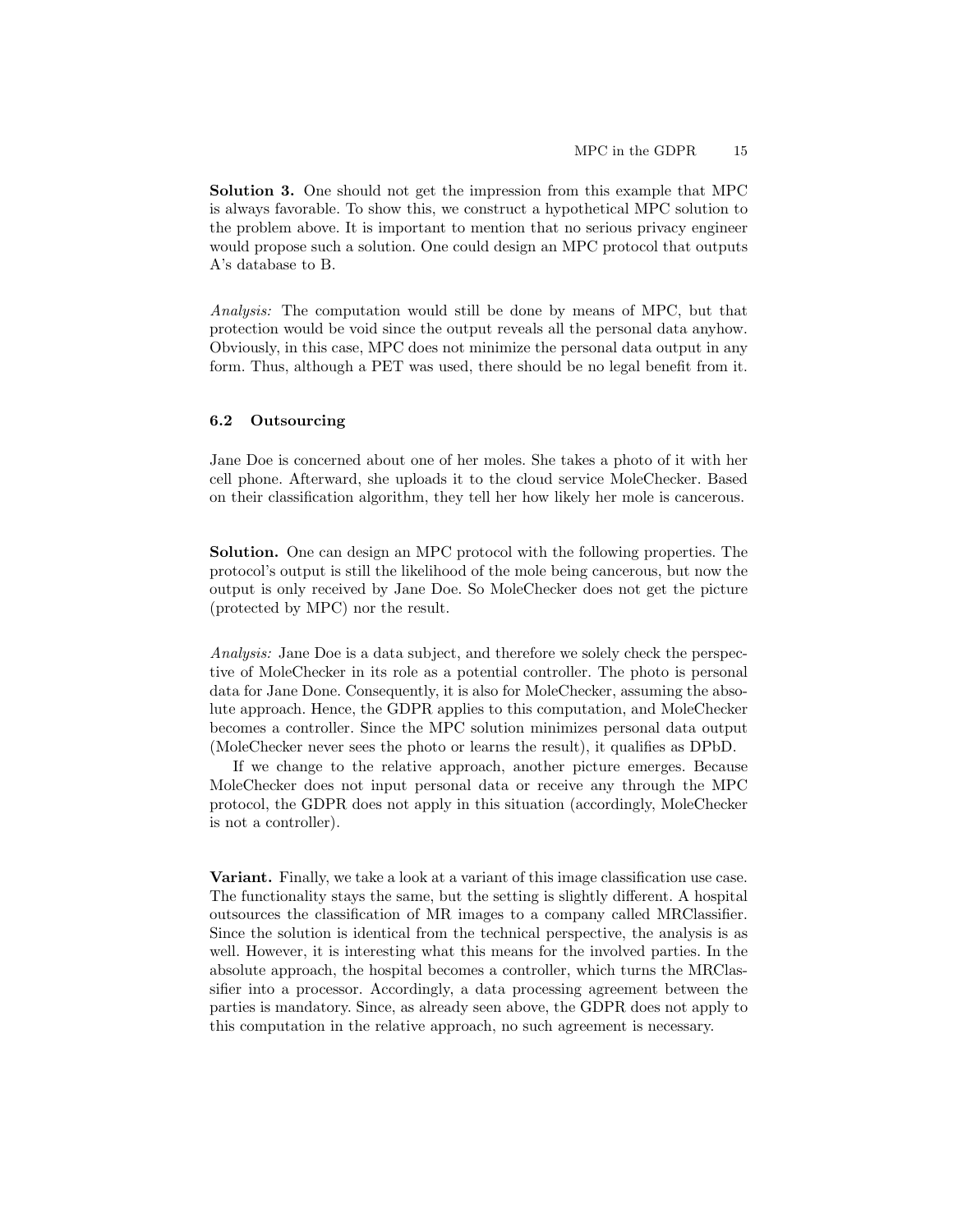16 L. Helminger, C. Rechberger

## 7 Conclusion

We believe the use of MPC would lead to better data protection without significant restriction on data-driven business opportunities. Hopefully, this paper contributes to more legal certainty if applying MPC. To see more widespread adoption of MPC, we can only back EDPB's recommendation for certification [\[18\]](#page-16-18). The certifying of MPC protocols has two benefits. It would be a guidance for controllers on how to use MPC properly in their processing operations. Secondly, data subjects could better see for themselves which controllers follow best-practice data protection measurements. At best, our work starts a discussion on MPC certification and standardization with the goal of better data protection for individuals. In the end, such an initiative can only be successful if it is highly interdisciplinary, involving MPC, legal, privacy engineering, and domain experts as well as the data protection authorities.

In a future line of work, we would like to investigate the role of MPC in the upcoming e-privacy regulation.

## Acknowledgments

We thank the reviewers of the Privacy Symposium for their comments, which helped improve the paper's quality. We also thank Aisling Connolly for many fruitful discussions in the early stages of this work.

This work was supported by EU's Horizon 2020 project Safe-DEED, grant agreement n◦825225 and TRUSTS grant agreement n◦871481.

## References

- <span id="page-15-7"></span>1. Family educational rights and privacy act of 1974, 20 u.s.c.§1232g (2012)
- <span id="page-15-0"></span>2. Article 29 Working Party: Opinion 05/2014 on anonymisation techniques (2014), [https://ec.europa.eu/justice/article-29/documentation/](https://ec.europa.eu/justice/article-29/documentation/opinion-recommendation/files/2014/wp216_en.pdf) [opinion-recommendation/files/2014/wp216\\_en.pdf](https://ec.europa.eu/justice/article-29/documentation/opinion-recommendation/files/2014/wp216_en.pdf)
- <span id="page-15-1"></span>3. Bergauer, C., Gosch, N.: Die pseudonymisierung personenbezogener daten gemäß der dsgvo (2020)
- <span id="page-15-6"></span>4. Bygrave, L.A.: Data protection by design and by default: Deciphering the eu's legislative requirements. Oslo Law Review 4(02), 105–120 (2017)
- <span id="page-15-3"></span>5. Cavoukian, A., et al.: Privacy by design: The 7 foundational principles. Information and privacy commissioner of Ontario, Canada 5, 12 (2009)
- <span id="page-15-4"></span>6. Chaum, D.: Security without identification: Transactiooffersn systems to make big brother obsolete. Communications of the ACM 28(10), 1030–1044 (1985)
- <span id="page-15-8"></span>7. Cohen, A., Nissim, K.: Towards formalizing the gdpr's notion of singling out. Proceedings of the National Academy of Sciences 117(15), 8344–8352 (2020)
- <span id="page-15-2"></span>8. Commission, D.P.: Guidance on anonymisation and pseudonymisation (2019), [https://www.dataprotection.ie/sites/default/files/uploads/2019-06/](https://www.dataprotection.ie/sites/default/files/uploads/2019-06/190614%20Anonymisation%20and%20Pseudonymisation.pdf) [190614%20Anonymisation%20and%20Pseudonymisation.pdf](https://www.dataprotection.ie/sites/default/files/uploads/2019-06/190614%20Anonymisation%20and%20Pseudonymisation.pdf)
- <span id="page-15-5"></span>9. Council of European Union: Council of europe convention 108: Convention for the protection of individuals with regard to automatic processing of personal data 1981, ets 108 (1981), [https://www.coe.int/en/web/conventions/full-list/-/](https://www.coe.int/en/web/conventions/full-list/-/conventions/rms/0900001680078b37?module=treaty-detail&treatynum=108) [conventions/rms/0900001680078b37?module=treaty-detail&treatynum=108](https://www.coe.int/en/web/conventions/full-list/-/conventions/rms/0900001680078b37?module=treaty-detail&treatynum=108)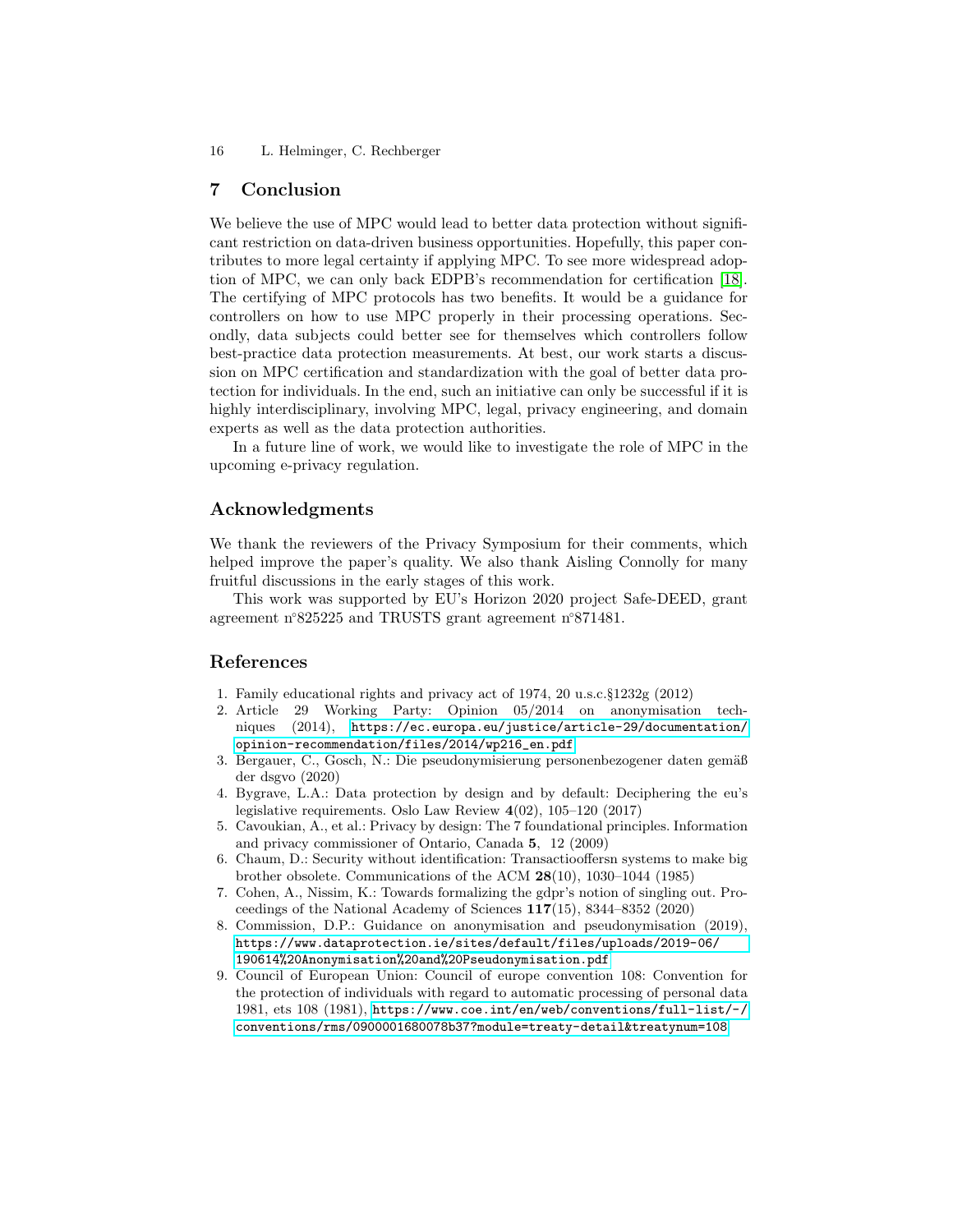- <span id="page-16-6"></span>10. Cramer, R., Damgård, I.B., et al.: Secure multiparty computation. Cambridge University Press (2015)
- <span id="page-16-8"></span>11. Daemen, J., Rijmen, V.: Aes proposal: Rijndael (1999)
- <span id="page-16-13"></span>12. Danezis, G., Domingo-Ferrer, J., Hansen, M., Hoepman, J.H., Metayer, D.L., Tirtea, R., Schiffner, S.: Privacy and data protection by design-from policy to engineering. arXiv preprint arXiv:1501.03726 (2015)
- <span id="page-16-7"></span>13. De Cristofaro, E., Tsudik, G.: Practical private set intersection protocols with linear complexity. In: International Conference on Financial Cryptography and Data Security. pp. 143–159. Springer (2010)
- <span id="page-16-17"></span>14. Deng, M., Wuyts, K., Scandariato, R., Preneel, B., Joosen, W.: A privacy threat analysis framework: supporting the elicitation and fulfillment of privacy requirements. Requirements Engineering 16(1), 3–32 (2011)
- <span id="page-16-1"></span>15. Dwork, C.: Differential privacy. In: International Colloquium on Automata, Languages, and Programming. pp. 1–12. Springer (2006)
- <span id="page-16-9"></span>16. European Commision: Eu study on the legal analysis of a single market for the information society (2014), <https://op.europa.eu/s/sA5L>
- <span id="page-16-16"></span>17. European Commission: Promoting data protection by privacy enhancing technologies (pets) (2007), [https://eur-lex.europa.eu/legal-content/EN/TXT/?uri=](https://eur-lex.europa.eu/legal-content/EN/TXT/?uri=CELEX%3A52007DC0228) [CELEX%3A52007DC0228](https://eur-lex.europa.eu/legal-content/EN/TXT/?uri=CELEX%3A52007DC0228)
- <span id="page-16-18"></span>18. European Data Protection Board: Guidelines 4/2019 on article 25 data protection by design and by default (2020), [https:](https://edpb.europa.eu/our-work-tools/our-documents/guidelines/guidelines-42019-article-25-data-protection-design-and_en) [//edpb.europa.eu/our-work-tools/our-documents/guidelines/](https://edpb.europa.eu/our-work-tools/our-documents/guidelines/guidelines-42019-article-25-data-protection-design-and_en) [guidelines-42019-article-25-data-protection-design-and\\_en](https://edpb.europa.eu/our-work-tools/our-documents/guidelines/guidelines-42019-article-25-data-protection-design-and_en)
- <span id="page-16-0"></span>19. European Parliament and of the Council: Regulation (eu) 2016/679 of the european parliament and of the council of 27 april 2016 on the protection of natural persons with regard to the processing of personal data and on the free movement of such data, and repealing directive 95/46/ec (general data protection regulation), oj 2016 l 119/1 (2016), <https://eur-lex.europa.eu/eli/reg/2016/679/oj>
- <span id="page-16-5"></span>20. Evans, D., Kolesnikov, V., Rosulek, M.: A pragmatic introduction to secure multiparty computation. Foundations and Trends $\mathbb R$  in Privacy and Security 2(2-3) (2017)
- <span id="page-16-11"></span>21. Finck, M., Pallas, F.: They who must not be identified—distinguishing personal from non-personal data under the gdpr. International Data Privacy Law (2020)
- <span id="page-16-2"></span>22. Goldwasser, S., Micali, S., Rackoff, C.: The knowledge complexity of interactive proof systems. SIAM Journal on computing  $18(1)$ , 186–208 (1989)
- <span id="page-16-14"></span>23. Gürses, S., Troncoso, C., Diaz, C.: Engineering privacy by design. Computers, Privacy & Data Protection 14(3), 25 (2011)
- <span id="page-16-15"></span>24. Gürses, S., Troncoso, C., Diaz, C.: Engineering privacy by design reloaded. In: Amsterdam Privacy Conference. pp. 1–21 (2015)
- <span id="page-16-12"></span>25. Hoepman, J.H.: Privacy design strategies. In: IFIP International Information Security Conference. pp. 446–459. Springer (2014)
- <span id="page-16-3"></span>26. Kamm, L., Bogdanov, D., Laur, S., Vilo, J.: A new way to protect privacy in large-scale genome-wide association studies. Bioinformatics 29(7), 886–893 (2013)
- <span id="page-16-4"></span>27. Mohassel, P., Zhang, Y.: Secureml: A system for scalable privacy-preserving machine learning. In: 2017 IEEE symposium on security and privacy (SP). pp. 19–38. IEEE (2017)
- <span id="page-16-10"></span>28. Mourby, M., Mackey, E., Elliot, M., Gowans, H., Wallace, S.E., Bell, J., Smith, H., Aidinlis, S., Kaye, J.: Are 'pseudonymised'data always personal data? implications of the gdpr for administrative data research in the uk. Computer Law & Security Review 34(2), 222–233 (2018)